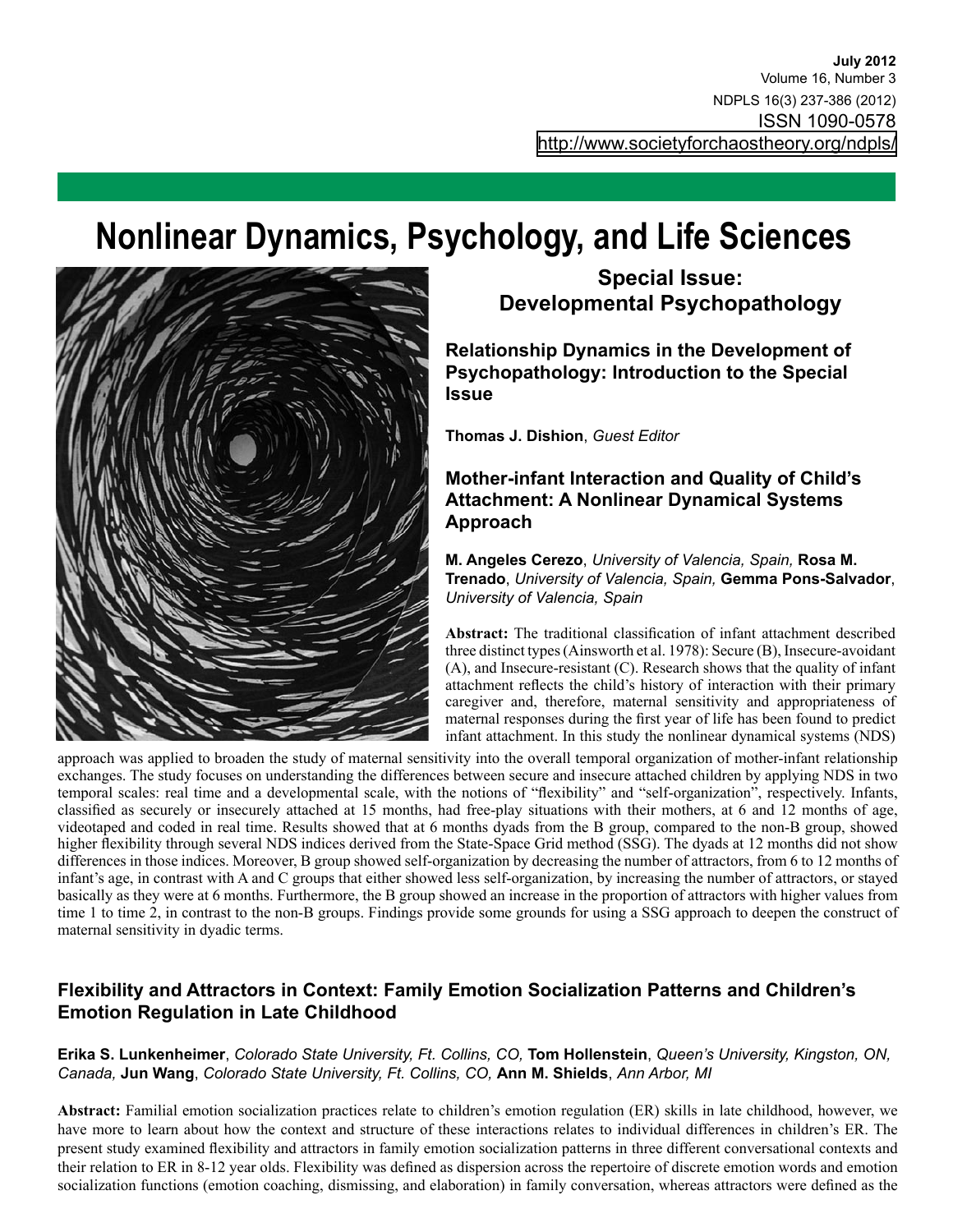average duration per visit to each of these three emotion socialization functions using state space grid analysis. It was hypothesized that higher levels of flexibility in emotion socialization would buffer children's ER from the presence of maladaptive attractors, or the absence of adaptive attractors, in family emotion conversation. Flexibility was generally adaptive, related to children's higher ER across all contexts, and also buffered children from maladaptive attractors in select situations. Findings suggest that the study of dynamic interaction patterns in context may reveal adaptive versus maladaptive socialization processes in the family that can inform basic and applied research on children's regulatory problems.

## **Affective Dynamics in Triadic Peer Interactions in Early Childhood**

#### **Lindsay A. Lavictoire**, *Queen's University, Kingston, ON, Canada,* **James Snyder**, *Wichita State University, Wichita, KS,* **Mike Stoolmiller**, *University of Oregon, Eugene, OR,* **Tom Hollenstein1**, *Queen's University, Kingston, ON, Canada*

**Abstract:** In interpersonal interaction research, moving beyond dyadic to triadic dynamics can be analytically daunting. We explored the affective states expressed during triadic peer interactions to understand how patterns were associated with childhood psychopathology and sociometric status. High-risk kindergarten children ( $N = 216$ ) were observed in several groups of three during a free play task. We extended the state space grid technique to 3-dimensional analysis in order to derive variables of interest. Unlike results from parentchild dyadic interactions, triadic affective variability was not strongly associated with externalizing or internalizing problems. However, several triadic affective states were distinguished by externalizing, internalizing, and sociometric status, most commonly mutually aversive affect. Strengths and limitations of this methodology in relation to understanding peer triadic interactions are discussed.

## **A Nonlinear Dynamical Systems Analysis of Child Emotion Displays in Relation to Family Context and Child Adjustment: A Cox Hazard Approach**

#### **James Snyder**, *Wichita State University, Wichita, KS,* **Callie Brockman**, *Wichita State University, Wichita, KS,* **Mike Stoolmiller**, *University of Oregon, Eugene, OR*

**Abstract:** This report examines how the relative attractor strengths of children's display of three emotion states, anger, sadness/fear, and neutral-engaged, are associated with exposure to maternal negative affect and care giving disruptions, and to child antisocial behavior and depression. Exposure to negative maternal affect was associated with a weaker attractor state for sadness or fear displays relative to those for anger and neutral-engaged displays. Exposure to care giving disruptions was associated with stronger attractor strength for anger and sadness/fear relative to that for neutral-engaged. Overt and covert antisocial behaviors were associated with weaker attractor states for sadness/fear displays relative that for the neutral-engaged displays. Overt antisocial behavior was associated with a stronger attractor state for anger displays relative to that for neutral-engaged displays, and covert antisocial behavior with a weaker attractor state for fear/sadness displays relative to that for neutral-engaged displays. Child depressive symptoms were marginally associated with a stronger attractor state for fear/sadness displays relative to neutral-engaged. The data suggest the attractor strengths for emotion display states are affected by social experience and that between-individual risk for various forms of psychopathology is related to the relative intra-individual attractor strength of various emotion displays in a multi-state emotion display system.

### **The Nonlinear Dynamics of Family Problem Solving in Adolescence: The Predictive Validity of a Peaceful Resolution Attractor**

**Thomas J. Dishion**, *Arizona State University, Tempe AZ and University of Oregon, Eugene OR,* **Marion Forgatch**, *Oregon Social Learning Center, Eugene OR,* **Mark Van Ryzin**, *University of Oregon, Eugene OR,* **Charlotte Winter**, *University of Oregon, Eugene OR*

**Abstract:** In this study we examined the videotaped family interactions of a community sample of adolescents and their parents. Youths were assessed in early to late adolescence on their levels of antisocial behavior. At age 16–17, youths and their parents were videotaped interacting while completing a variety of tasks, including family problem solving. The interactions were coded and compared for three developmental patterns of antisocial behavior: early onset, persistent; adolescence onset; and typically developing. The mean duration of conflict bouts was the only interaction pattern that discriminated the 3 groups. In the prediction of future antisocial behavior, parent and youth reports of transition entropy and conflict resolution interacted to account for antisocial behavior at age 18–19. Families with low entropy and peaceful resolutions predicted low levels of youth antisocial behavior at age 18–19. These findings suggest the need to study both attractors and repellers to understand family dynamics associated with health and social and emotional development.